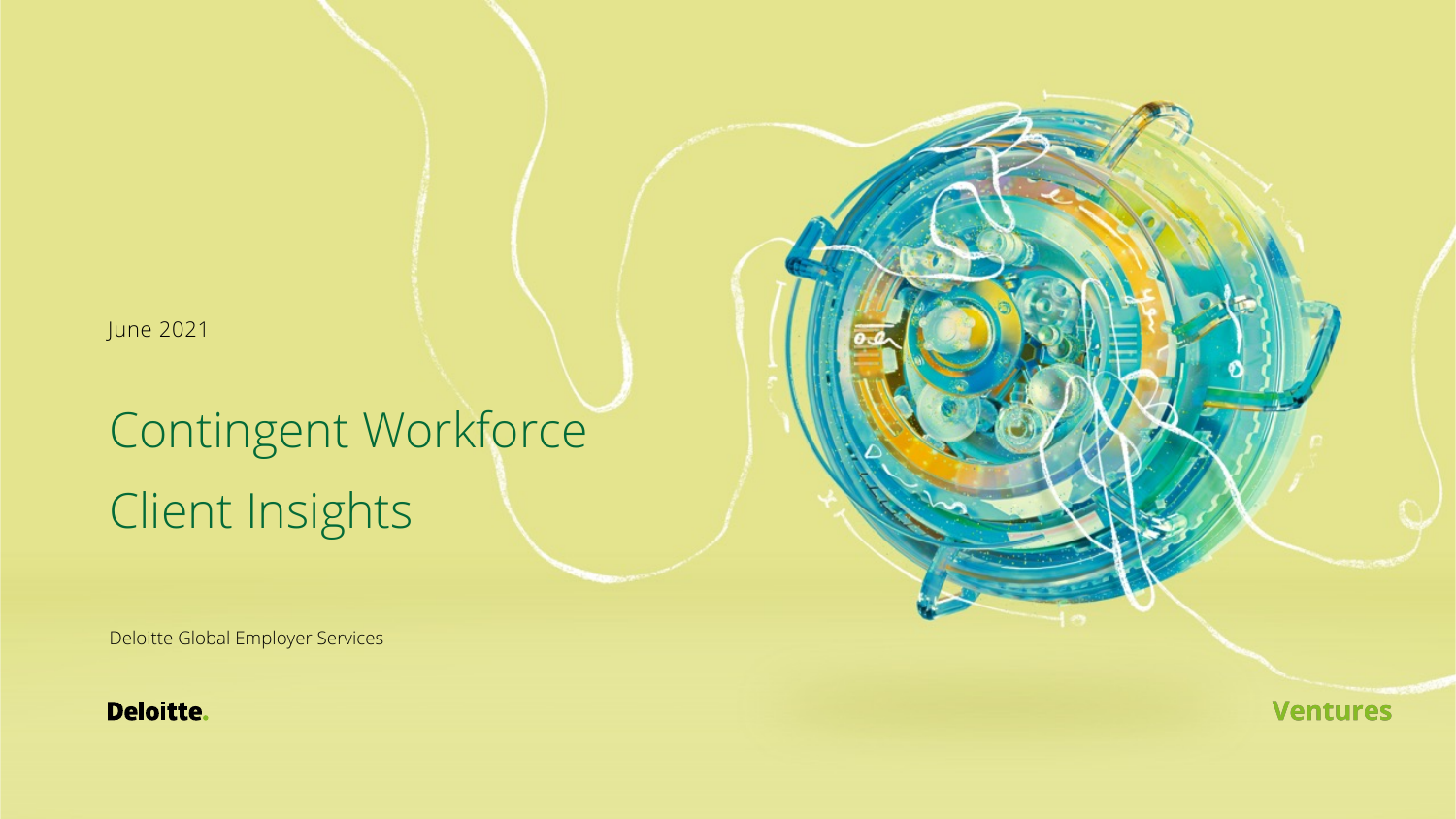**Deloitte.** 

**Ventures** 

 $0Q$ 

The use of contingent workforces has grown significantly but many companies continue to face many challenges in its management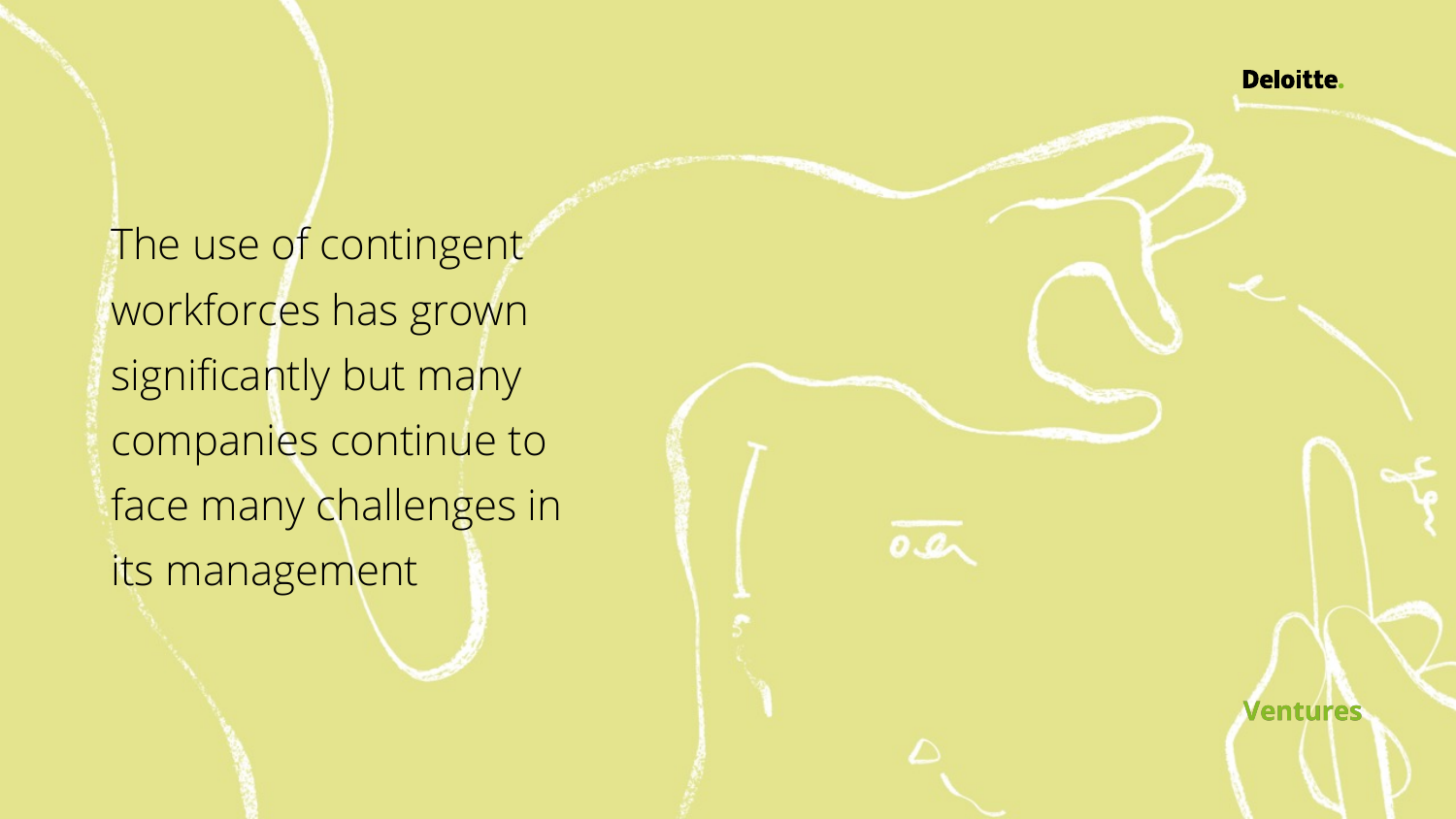## Contingent Workforce Client Insights - Background

Deloitte Tax Ventures and Deloitte Global Employer Services teams conducted interviews with key global clients during March 2021 to better understand the needs and challenges around the management of Contingent Workforces



### **Client Profiles**

- A mix of 8 global clients from technology, entertainment, banking, information services, and automotive industries
- The clients interviewed differed in their approach to management of their contingent workforce
- There is a mix of in-house and outsourced management, reflecting each individual company's strategic imperatives, use of contingent workers, and maturity of management experience

### **Areas explored**

- Priorities for contingent workforce
- Challenges
- Compliance management processes
- CW platforms and service providers
- Future outlook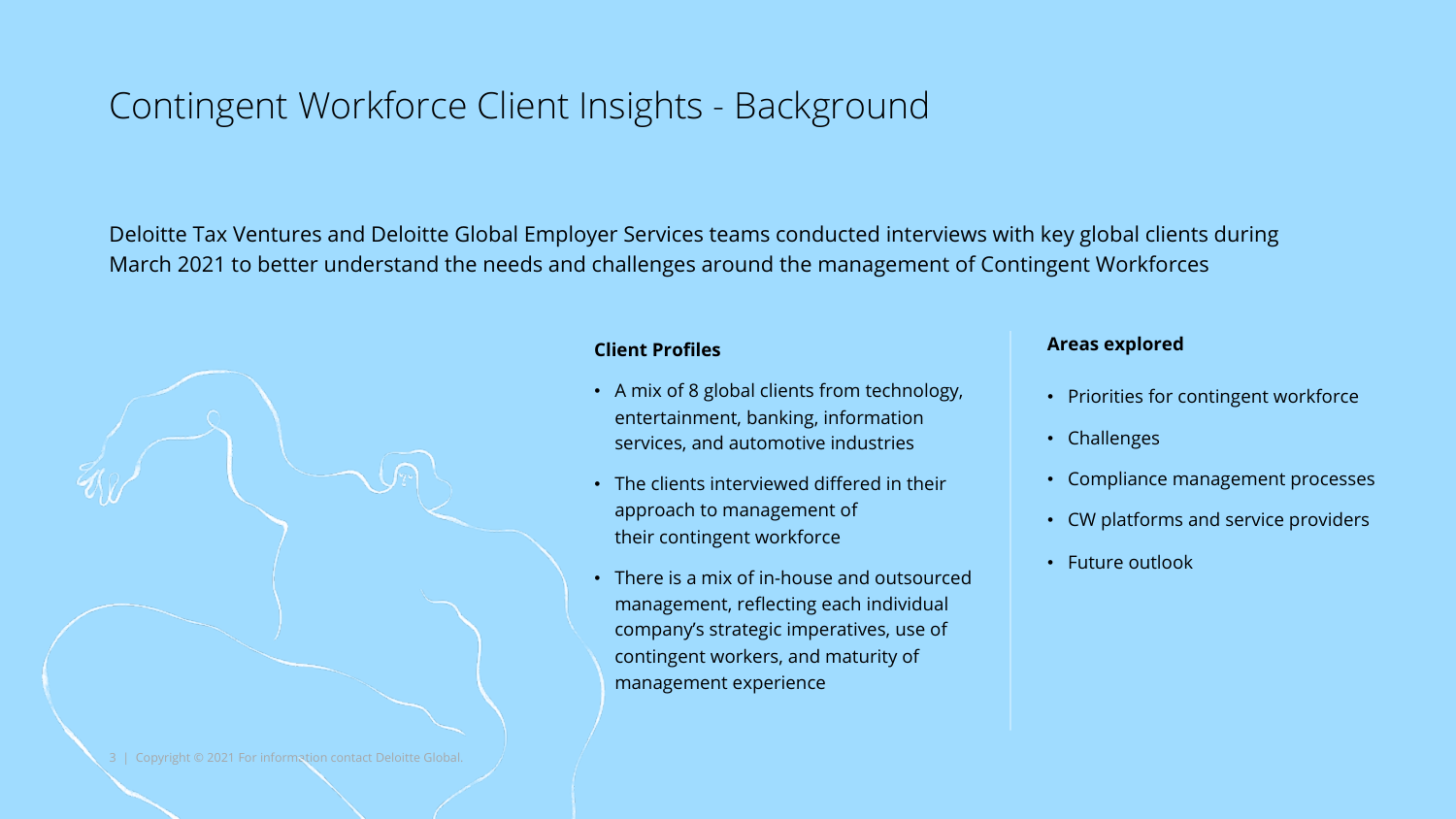## Contingent Workforce Client Insights – Priorities for Contingent Workforce

Clients have told us that their contingent workforce priorities broadly fall under five broad categories

| <b>Talent</b>                                                                                                                                       | <b>Cost Reduction</b>                                                                                                              | <b>Compliance</b>                                                                                                                       | <b>Data &amp; Visibility</b>                                                                                                                                                                                                                               | <b>User Experience</b>                                                                                                                  |
|-----------------------------------------------------------------------------------------------------------------------------------------------------|------------------------------------------------------------------------------------------------------------------------------------|-----------------------------------------------------------------------------------------------------------------------------------------|------------------------------------------------------------------------------------------------------------------------------------------------------------------------------------------------------------------------------------------------------------|-----------------------------------------------------------------------------------------------------------------------------------------|
| The contingent<br>workforce is tied to<br>access to talent<br>(quality, price, diverse<br>skillsets and speed of<br>access).                        | Management of cost is<br>a key focus for<br>organisations.                                                                         | Compliance was a key<br>concern due to the<br>risks involved in<br>getting it wrong & the<br>evolving regulations<br>on a global level. | Visibility (reporting<br>and accurate<br>numbers) is a key<br>need and is linked to<br>compliance.                                                                                                                                                         | Improving the<br>contingent worker<br>user experience is also<br>a common priority.                                                     |
| "The talent lens is the key"<br>driver, rather than cost or<br>compliance lens<br>compared to other<br>companies. Primary<br>driver is top talent." | "To get the best possible<br>talent at the best possible<br>price."<br>"Contingent worker<br>recruitment is led by<br>procurement" | "Our top priorities are<br>cost and compliance."                                                                                        | "Top priority - how many,<br>what we're spending,<br>where they are - generic<br>priorities. We know who<br>they are and where they<br>are based on PO. During<br>covid it was really hard to<br>work out who's on the<br>platform and where they<br>are." | "We're trying to reduce"<br>costs but remain<br>compliant while keeping a<br>good workforce<br>experience at the top of<br>the agenda." |
| "The quick access to<br>talent will be a long term<br>challenge."                                                                                   |                                                                                                                                    | "Compliance with local<br>laws and regulations"                                                                                         |                                                                                                                                                                                                                                                            | "Primary indicator of<br>success is talent is strong,<br>and helps hiring leaders<br>bring moments of joy."                             |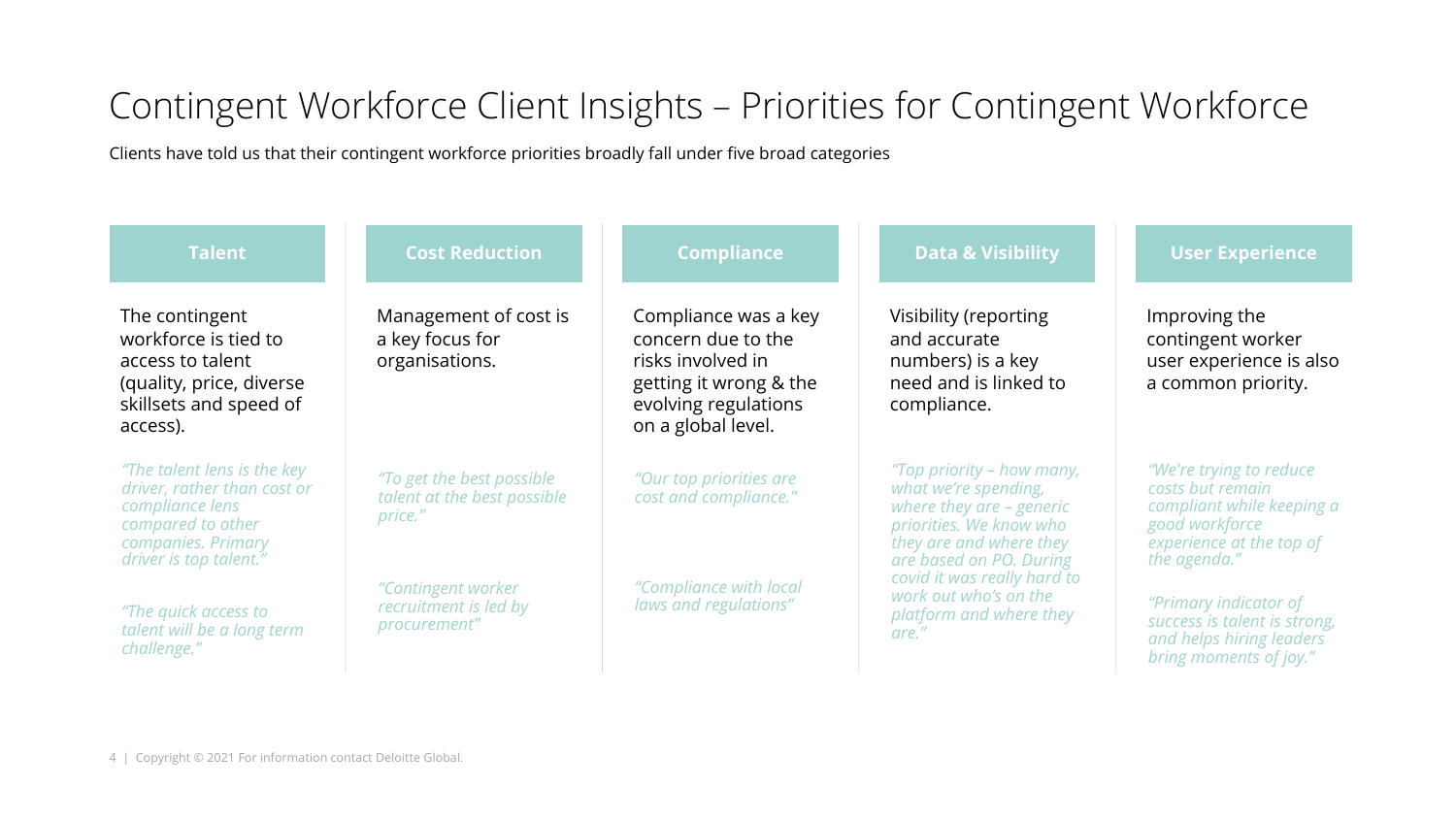## Contingent Workforce Client Insights - Challenges

Clients face a number of common challenges in the management of their Contingent workforce, focused on four categories



 $\overline{\circ a}$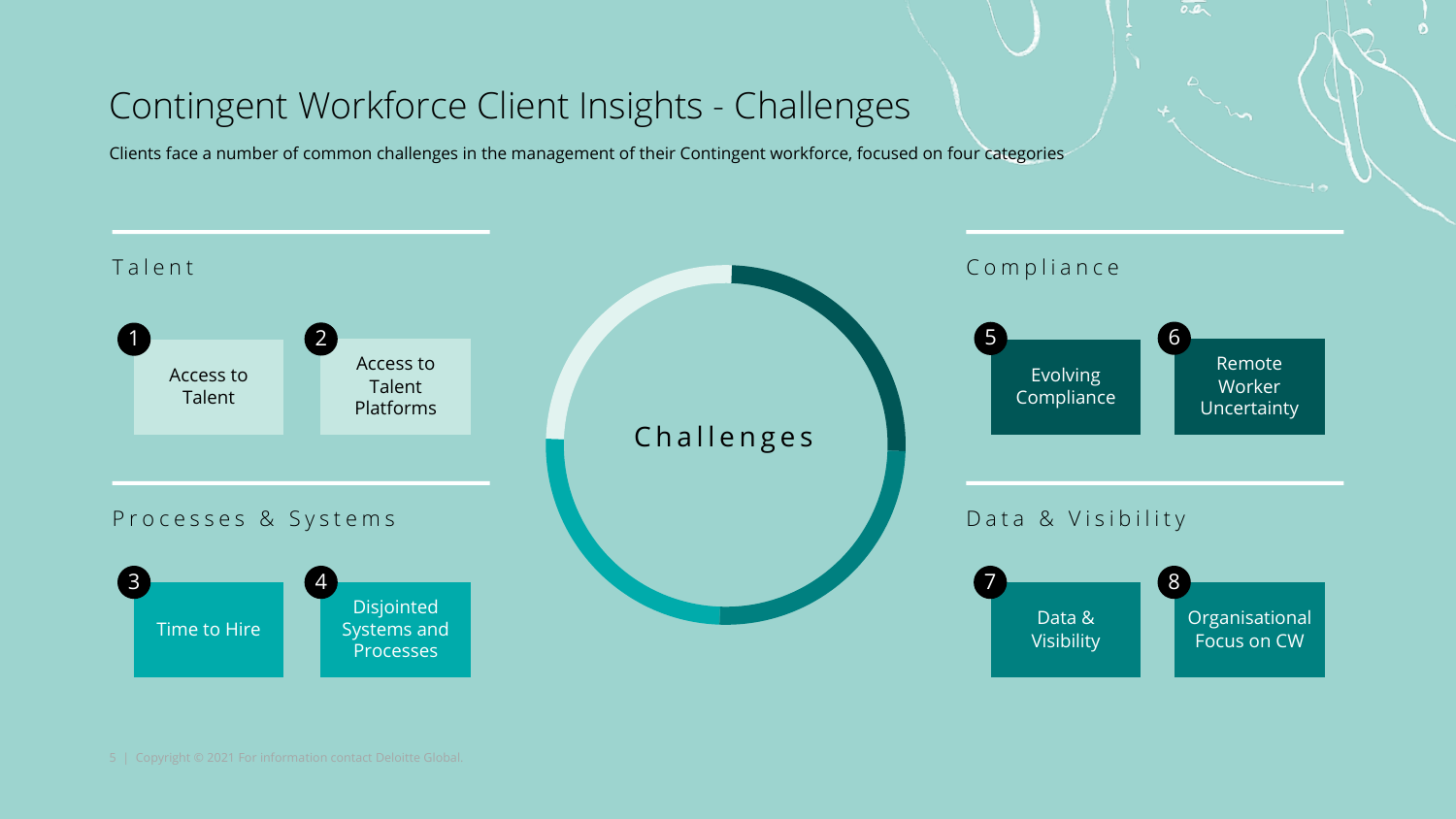## Contingent Workforce Client Insights - Challenges

Clients face a number of common challenges in the management of their Contingent workforce, focused on four categories

There is more competition to access the most in demand talent, and a growing need for diverse talent

Clients are looking at alternate sources of talent including direct sourcing and talent pools to address their access challenges

*"Finding individuals is hard so looking more to candidate pools and nurturing talent"*

*"Direct sourcing is not easy for us than others with bigger brand."*

*"Starting to see demand to include voices around the world, inclusion & diversity. Getting different markets, voices, and lived experiences is increasingly important. "*

Access to Talent Access to Talent Platforms Time to Hire Disjointed Systems and

Compliance requirements and long time frames prevent the use of online talent platforms (especially for regulated industries)

*"I'd love to solve gig economy work – would need to solve patchwork of tech – there's not 1 problem but there's 100 other things to deal with and all interlinked"*

*"Banks can't access gig economy because they have to screen them and time to hire is long. Pre-employment screening takes a week and there's no getting out of it. That means accessing gig economy is impossible,"*

## Talent Talent Communication Communication Communication Communication Communication Communication Communication Communication Communication Communication Communication Communication Communication Communication Communicatio

1 decreases to  $\sim$  2 decreases to  $\sim$  3 decreases to  $\sim$  4 decreases to  $\sim$ 

Speed of hiring is affected due to compliance requirements (background check, preemployment screening, onboarding). Poor user experience and long time frames affect take up of CW

*"How do you join all these lifecycle together – sourcing and onboarding."*

*"Time to offer - from hiring manager hitting go to hiring, used to be in days time to offer but now it should be hours."*

*"We have a lot of screening …there might be human error and it takes time to do, and may increase the onboarding time which has a higher cost"*

Processes

 $0.2$ 

There is a patchwork of systems and suppliers creating disjointed experiences.

Infrastructure not set up to enable global talent pools (contracts, compliance, payroll, etc)

*"I would like on demand global readiness, and work with 3rd party with one point of contact and have infrastructure ready."*

*"Our agency recruitment process is not agile… The whole process is complicated – mainly the onboarding. Quite clunky things that operate in separate tech areas and as a result it's waterfall not agile (setting up computers, access, etc)"*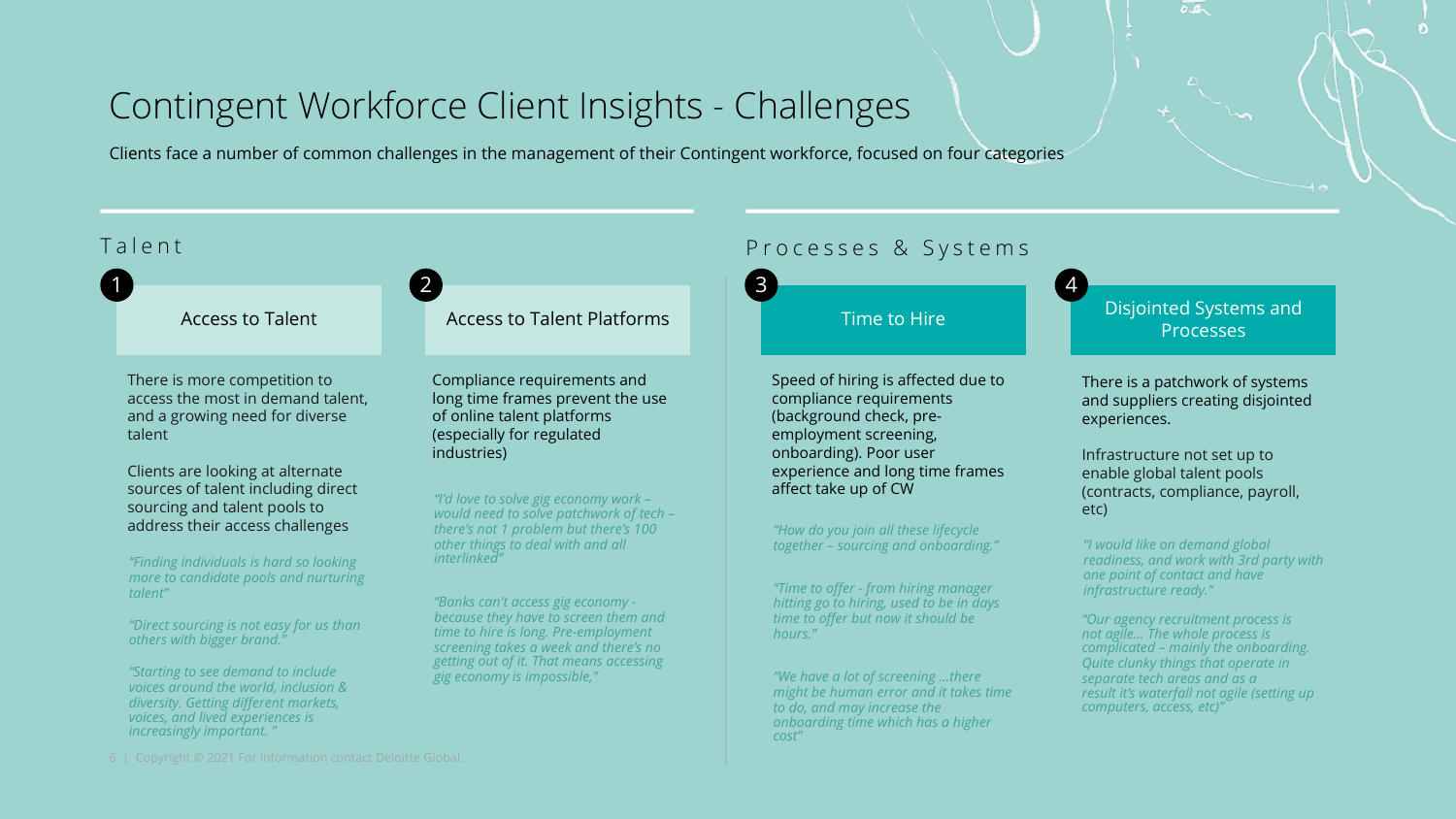## Contingent Workforce Client Insights - Challenges

Clients face a number of common challenges in the management of their Contingent workforce, focused on four categories

Issue of evolving compliance is exacerbated by a piecemeal approach, with most lacking a single owner or consistent processes. Clients often outsource compliance & require indemnities and adherence to policies from 3rd party providers.

*"Landscape is evolving (e.g. legislation, changes, no single resource that tells you what you need to know to engage someone in new country) "*

*and visibility of the data." "We need to be aware of evolving risk. The integration and config and business rules that are applied in system are what our team needs to monitor and change."*

*"Compliance should be a primary focus. In the future I would always make sure we are good on compliance front while tackling operational aspects."*

### Evolving Compliance Remote Worker Uncertainty **Remote Access 20 Figure 2016** Organisational Focus on CW

Uncertainty around application of rules globally, especially around remote workers, which has been a trend that has accelerated during the Covid-19 pandemic.

*"Remote work has thrown up challenges – compliance challenges that nobody has really thought about it."*

*"The big challenge is knowing the lines and where you can operate with them – and I don't think there are many good answers out there because there is a lack of precedents."*

## Compliance Data & Visibility



Data and visibility of CW is often fragmented or missing. There is also a fear of human error within the process.

*"The data is not as accessible as we like it to be and for us to report on the same metrics we have on perm (time to hire, pain points in recruitment processes)"*

*"We struggle to get & maintain accurate data. We strive to have a single provider - but as soon as we get additional providers of workers we lose control* 

*"Having a system in place that allows you to centralise all your contingent worker data."*

*"We'd rather a process stop and we intervene rather than someone putting in an error in the name and register a different person. Bots take out the fear that names are entered differently across 2 platforms."*

 $0.2$ 

Mindset that contingent work is not as highly valued as full time employment work, and the allocation of CW work for core vs non-core activities.

*"The segregation of calling them CW should be phased out. It shouldn't matter who you are and terms of engagement – it's the work you are doing or the value you bring. That label may introduce bias"*

*"There is a question as to if core work should be done by contingent workers"*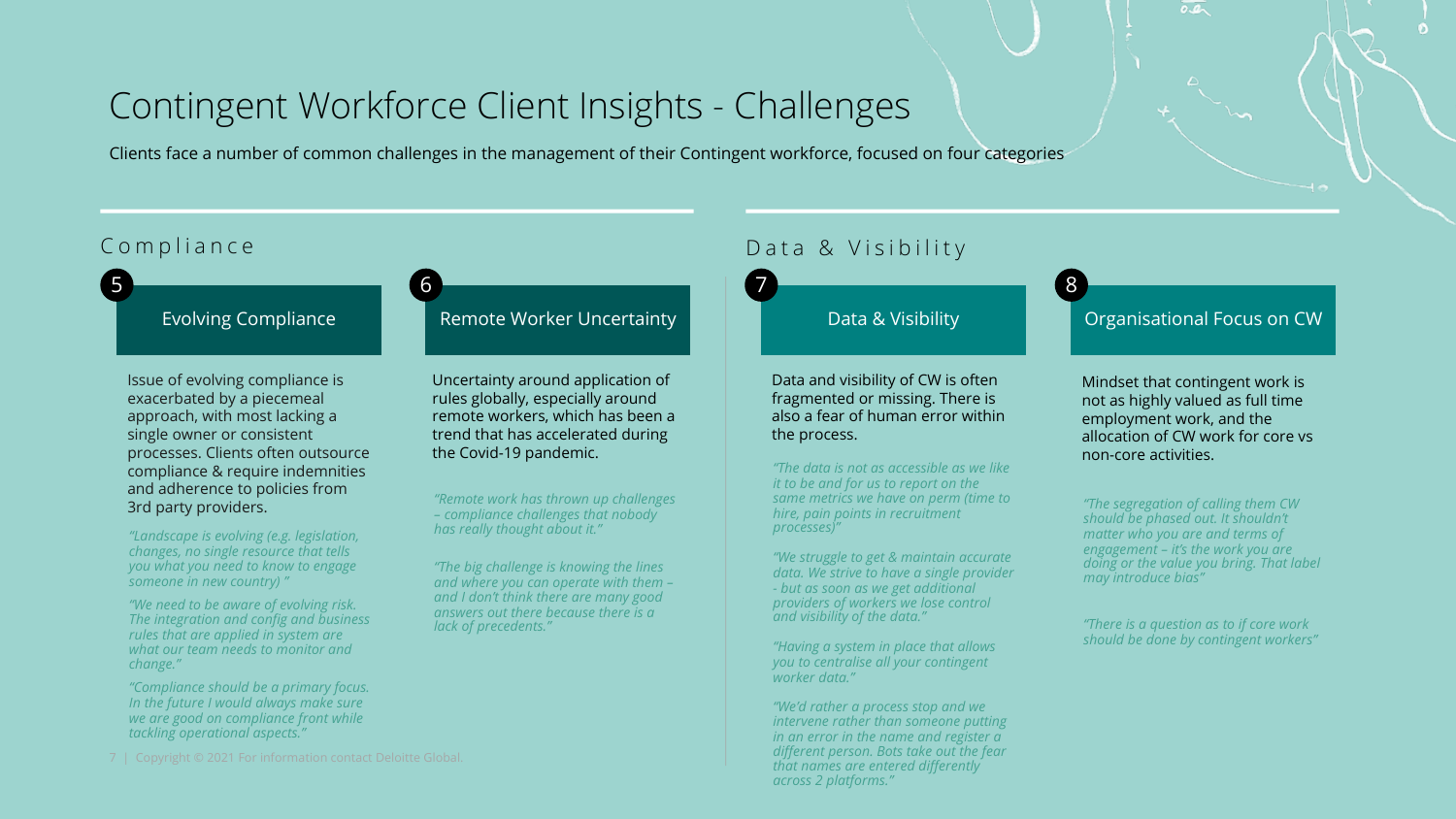## Contingent Workforce Client Insights – Compliance Management Processes

The management approach to compliance for the majority of clients is very piecemeal and fragmented, and clients use a combination of internal and external providers

| <b>Nascent capability in</b><br>compliance                                                                                                                                                | <b>Approach differs in</b><br>each location                                                                     | Reliance on 3rd<br>parties (MSP &<br>experts)                                                                                                                                                                                                                                                                                                                               | <b>Need for in house</b><br>expertise                                                                                                                                                      | <b>Current technology</b><br>lacking compliance<br>integration                                                                                                                                                                          |
|-------------------------------------------------------------------------------------------------------------------------------------------------------------------------------------------|-----------------------------------------------------------------------------------------------------------------|-----------------------------------------------------------------------------------------------------------------------------------------------------------------------------------------------------------------------------------------------------------------------------------------------------------------------------------------------------------------------------|--------------------------------------------------------------------------------------------------------------------------------------------------------------------------------------------|-----------------------------------------------------------------------------------------------------------------------------------------------------------------------------------------------------------------------------------------|
| "We need to put more<br>processes and policies in<br>place"<br>"The whole thing with<br>contingent is that it's<br>difficult to assign people<br>to navigate and take<br>responsibility." | "How we manage<br>compliance depends on<br>the location. In the UK we<br>work with the third party<br>partner." | "We farm compliance out<br>to MSPs as much as<br>possible (worker<br>classification, hiring, etc).<br>We want a MSP to do as<br>much of the internal role,<br>they underwrite it if it<br>goes wrong"<br>"We look to supplier<br>partners for statutory<br>requirements. Then look<br>to our own employment<br>legal team who also have<br><i>outside counsel as well."</i> | "Compliance of lines of<br>defence we can't push<br>that off - ensure it is done<br>- checks PES, recs, cross<br>checking done by us, but<br>process is done. We can't<br>outsource this." | "If I had a magic wand, it<br>would be a technology<br>that could do it all and<br>bring all the layers<br>together. [Our VMS] does<br>do some things but there<br>are gaps. Control and<br>audit around legislation<br>would be good." |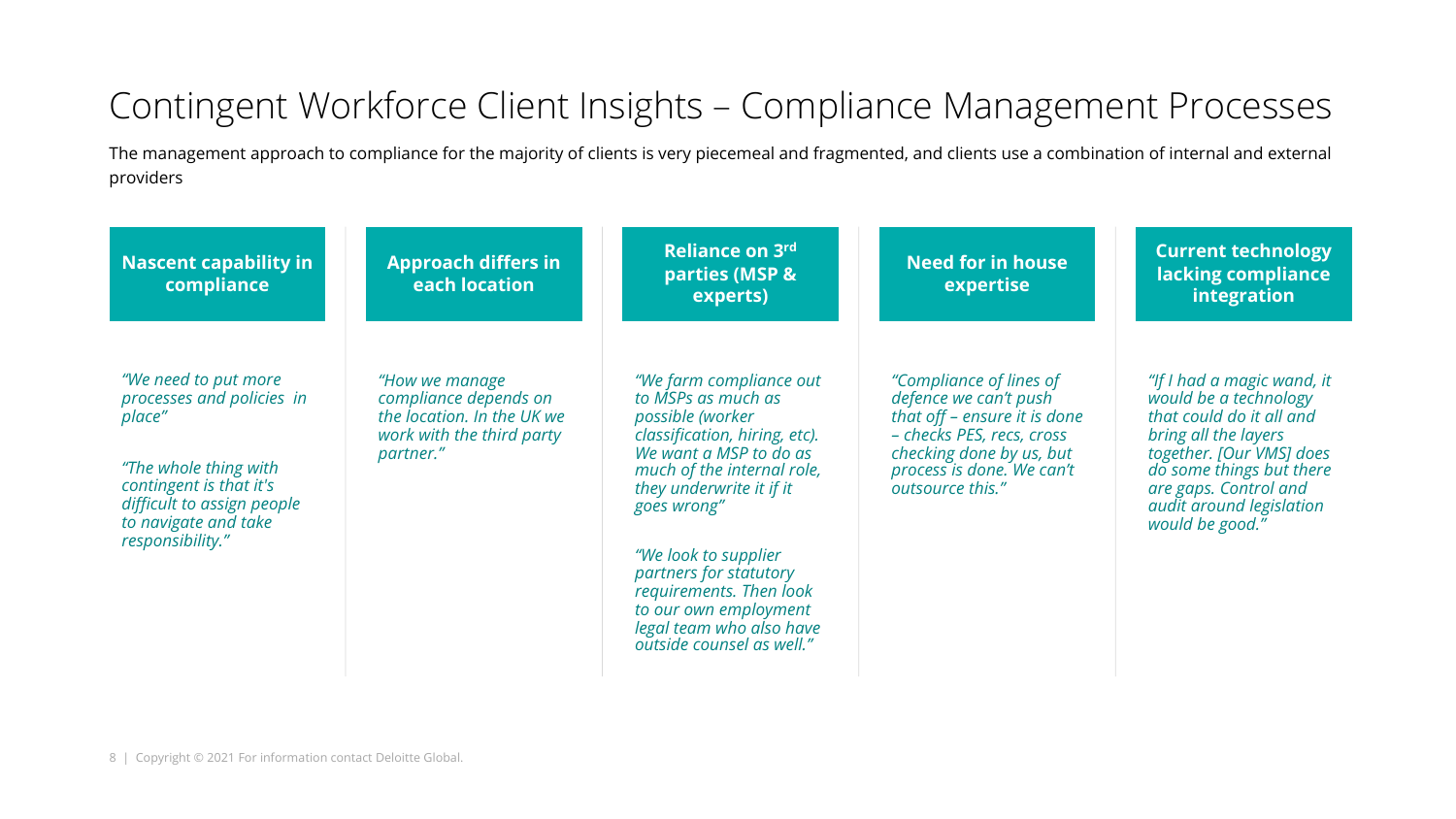## Contingent Workforce Client Insights – Platforms and Service Providers

The ecosystem of contingent workforce technology platforms and service providers is complex and fragmented across multiple parties

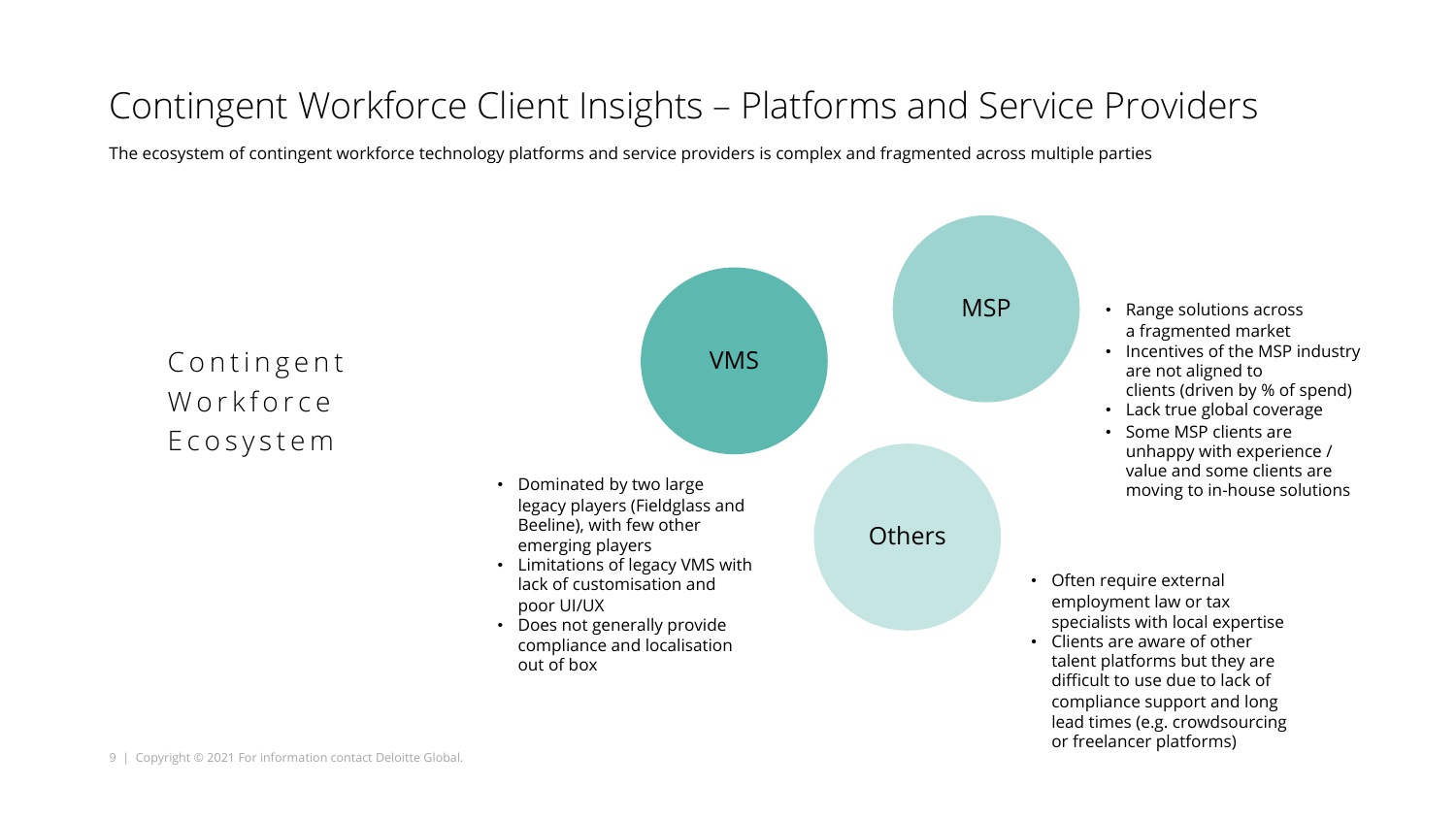## Contingent Workforce Client Insights – Future Trends

Despite the current challenges, clients still forecast growth in their use of contingent workforces and recognise the need to better leverage technology to improve sourcing of talent, management of evolving compliance and gain better data and visibility over their workforces

| <b>Contingent</b><br><b>Workforce to grow</b>                                                                                                                                                                                                   | <b>Tech trends</b>                                                                                                                                                                                                                                                                                                                         | <b>In-house / Direct</b><br>sourcing                                                                                                                                                                                                                                                                                                                                                                                                                                                                                                                                                                        | <b>Evolving Global</b><br><b>Compliance</b>                                                                                                                                                                                                                                                                              | <b>Total Talent Visibility</b>                                                                                                                                                                                                                                                                                                                                                                                                                                                                                                                                                                                                                                                          |
|-------------------------------------------------------------------------------------------------------------------------------------------------------------------------------------------------------------------------------------------------|--------------------------------------------------------------------------------------------------------------------------------------------------------------------------------------------------------------------------------------------------------------------------------------------------------------------------------------------|-------------------------------------------------------------------------------------------------------------------------------------------------------------------------------------------------------------------------------------------------------------------------------------------------------------------------------------------------------------------------------------------------------------------------------------------------------------------------------------------------------------------------------------------------------------------------------------------------------------|--------------------------------------------------------------------------------------------------------------------------------------------------------------------------------------------------------------------------------------------------------------------------------------------------------------------------|-----------------------------------------------------------------------------------------------------------------------------------------------------------------------------------------------------------------------------------------------------------------------------------------------------------------------------------------------------------------------------------------------------------------------------------------------------------------------------------------------------------------------------------------------------------------------------------------------------------------------------------------------------------------------------------------|
| "The contingent work<br>market is huge, and<br>growing in volume."<br>"We expect it to continue<br>grow in short term as we<br>rebalance our workforce.<br>Continue to support our<br>short term needs and grow<br>scarce skills more quickly." | "If you look at the start-ups,<br>something that used to<br>take four clicks now takes<br>one. From backend and<br>configuration, the API and<br>integration points needed<br>for finance, HR, it's much<br>easier now. Much easier to<br>integrate with cloud<br>products with APIs now."<br>"Improved automation / AI<br>/ ML, chatbots" | "Seeing a trend of direct<br>sourcing. See this as<br>evolution of more companies<br>to source directly. Challenge<br>will be how will work get<br>prioritised between full-time<br>vs CW roles as full-time may<br>be more important"<br>"Questioning value of<br>supplier partners to bring in<br>talent vs doing in-house"<br>"You are in two camps -<br>continue to outsource or do it<br>yourself to control your own<br>talent pools. That's ultimately<br>the direction of travel to in<br>source. If purely on price $-$<br>outsource. If looking at<br>retention, quality, etc then in-<br>house." | "Interesting seeing the<br>divergence of what<br>governments want vs.<br>what contractors want"<br>"A strong consulting<br>company in this space<br>would solve the problem<br>for multiple enterprises<br>using the same<br>infrastructure – e.g. Solve<br>evolving compliance<br>requirements for all<br>enterprises." | "Total Talent - look at<br>contractors the same as<br>employees. Reporting,<br>analytics, etc. We tried to do<br>it but for most companies it's<br>been kept separate. And<br>mindsets need to change. It<br>makes sense to me. If you're<br>CFO, it shouldn't matter if it is<br>a contractor or an employee<br>in terms of spend."<br>"Future vision for us - have<br>everything centralised<br>provide access to all types of<br>talent in a compliant way"<br>"Consolidation of tools in this<br>space – too many sources of<br>truth. How do we create 1<br>platform or overlay that the<br>whole company works in,<br>powered by other suppliers<br>but employees don't see this" |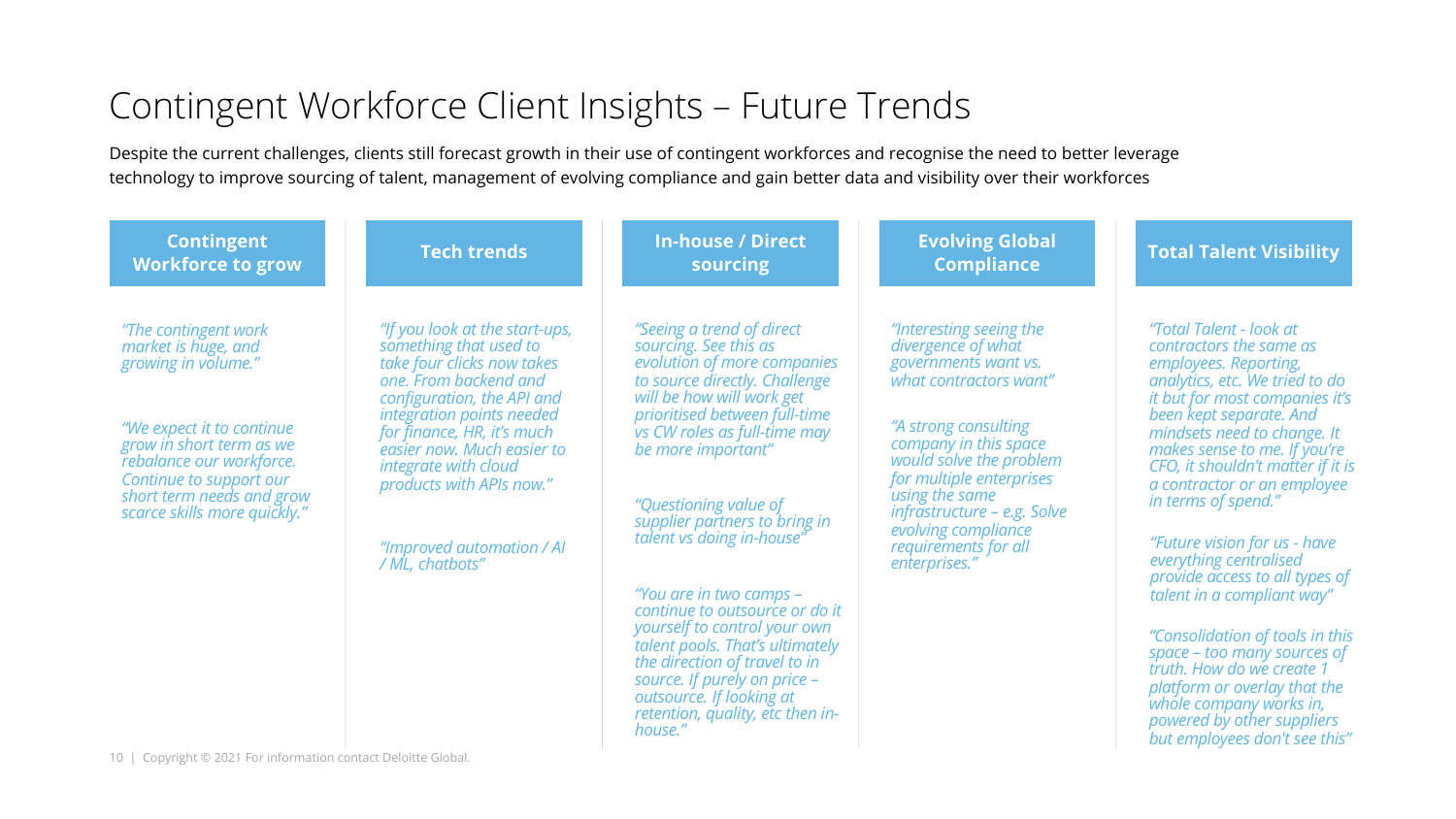## Contingent Workforce Management – Summary of Findings

Speaking to a small selection of our global clients, representing a broad mix of industries, we have identified some key themes around the priorities and challenges faced in managing a global contingent workforce.

This research has highlighted key gaps in the market around the effective management of contingent workforces, especially in the areas of:

- Compliance
- Integration of technology across different service providers and solutions
- Talent sourcing and management; and
- Better data and visibility of contingent workforce

### **Continent Workforce Management Priorities**

- **Compliance** significant risks involved in getting it wrong, across multiple jurisdictions
- **Talent**  ensuring quality, price, diverse skillsets and speed of access
- **User experience**  creating good talent experiences that bring moments of joy
- **Data & visibility**  crucial in enabling effective management of contingent workforces
- **Cost reduction**  achieving cost savings on one of the biggest buckets of spend on talent

### **Continent Workforce Management Challenges**

- **Compliance**  difficulty in staying on top of ever evolving global compliance requirements, and uncertainty relating to remote workers
- **Talent** high competition for talent & the need to find alternatives including direct sourcing
- **Processes and Systems**  disjointed systems and processes creating poor user experiences and slow speed to hire
- **Data & visibility**  often fragmented or missing, with a fear of human error in process

### **Compliance Management Processes**

• The management approach to compliance is very piecemeal and fragmented, and clients use a combination of in-house resources and external providers to stay on top of a myriad of ever evolving global compliance requirements

### **Platforms & Service Providers**

• The ecosystem of contingent workforce technology platforms and service providers is complex and fragmented across multiple parties (VMS, MSP, and other providers)

### **Future Outlook**

• Despite the current challenges, clients still forecast growth in their use of contingent workforces and recognise the need to better leverage technology to improve sourcing of talent, management of evolving compliance and gain better data and visibility over their workforces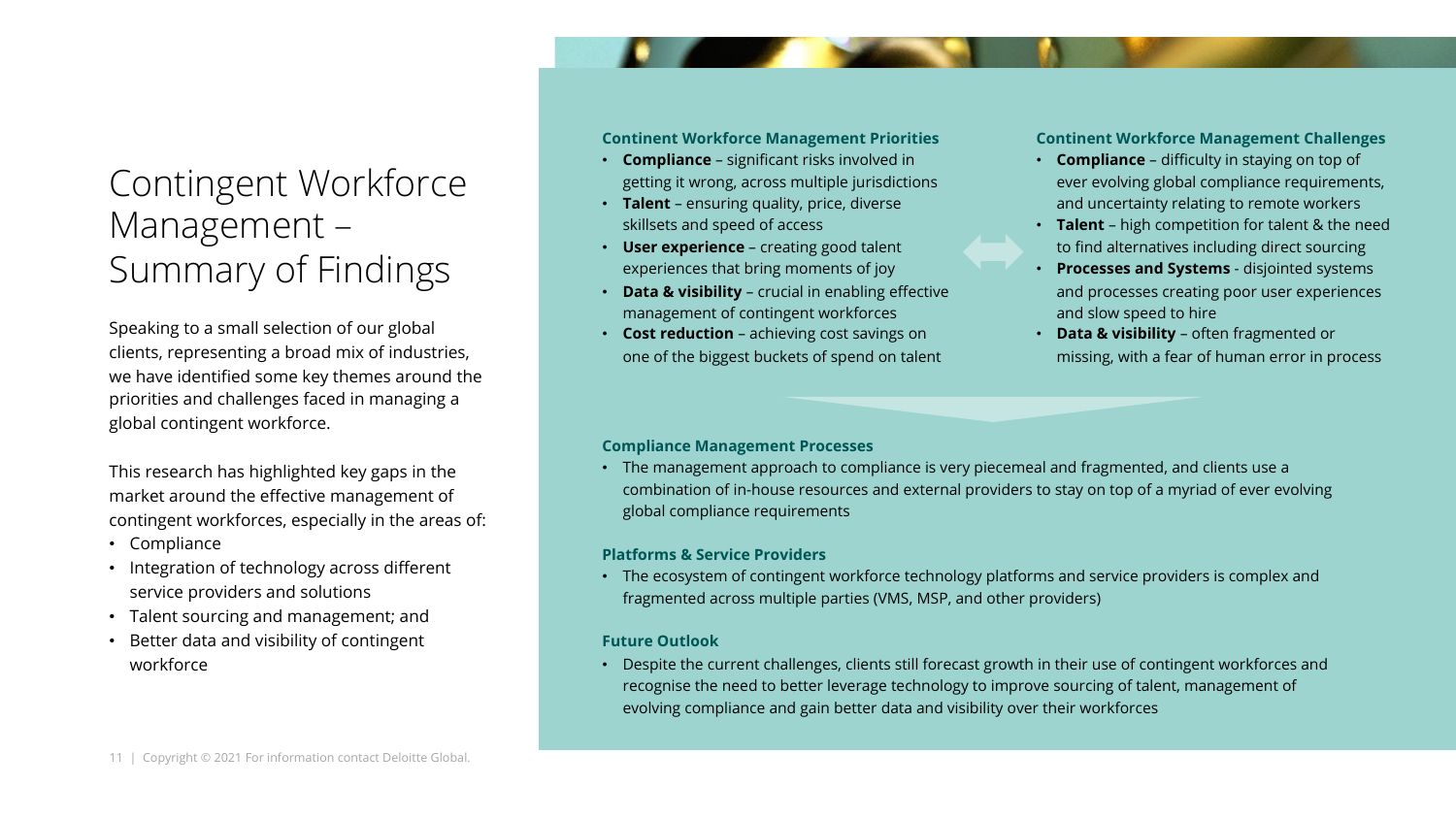### Deloitte.

# Thank you.

Harvey Smith Partner, Employment Tax Consulting Contact: hasmith@deloitte.co.uk

Eira Jones Principal, US Employment Tax Contact: eijones@deloitte.com

Andrew Robb Partner, Global Employer Services Contact: anrobb@deloitte.co.uk

This publication contains general information only, and none of the member firms of Deloitte Touche Tohmatsu Limited, its member firms, or their related entities (collective, the "Deloitte Network") is, by means of this publication, rendering professional advice or services. Before making any decision or taking any action that may affect your business, you should consult a qualified professional adviser. No entity in the Deloitte Network shall be responsible for any loss whatsoever sustained by any person who relies on this publication.

As used in this document, "Deloitte" means Deloitte Consulting LLP, a subsidiary of Deloitte LLP. Please see www.deloitte.com/us/about for a detailed description of the legal structure of Deloitte USA LLP, Deloitte LLP and their respective subsidiaries. Certain services may not be available to attest clients under the rules and regulations of public accounting.

Copyright © 2021 For information contact Deloitte Global. **All rights reserved. Member of Deloitte Touche Tohmatsu Limited**

## **Ventures**